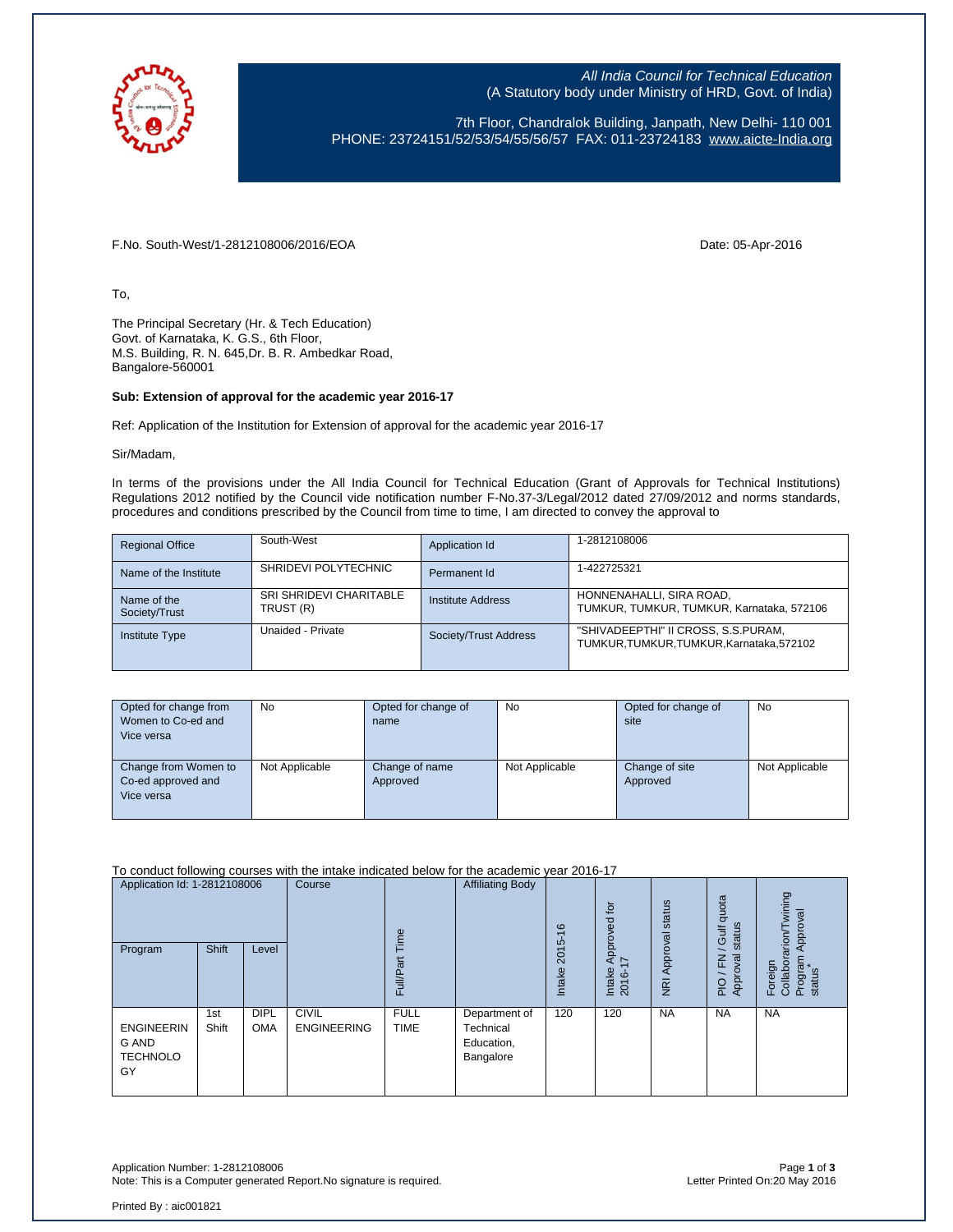

## All India Council for Technical Education (A Statutory body under Ministry of HRD, Govt. of India)

7th Floor, Chandralok Building, Janpath, New Delhi- 110 001 PHONE: 23724151/52/53/54/55/56/57 FAX: 011-23724183 [www.aicte-India.org](http://www.aicte-india.org/)

| <b>ENGINEERIN</b><br><b>G AND</b><br><b>TECHNOLO</b><br>GY | 1st<br>Shift | <b>DIPL</b><br><b>OMA</b> | <b>COMPUTER</b><br><b>SCIENCE AND</b><br><b>ENGINEERING</b>                 | <b>FULL</b><br><b>TIME</b> | Department of<br>Technical<br>Education,<br>Bangalore | 60  | 60  | <b>NA</b> | <b>NA</b> | <b>NA</b> |
|------------------------------------------------------------|--------------|---------------------------|-----------------------------------------------------------------------------|----------------------------|-------------------------------------------------------|-----|-----|-----------|-----------|-----------|
| <b>ENGINEERIN</b><br><b>G AND</b><br><b>TECHNOLO</b><br>GY | 1st<br>Shift | DIPL<br><b>OMA</b>        | <b>ELECTRICAL</b><br><b>AND</b><br><b>ELECTRONICS</b><br><b>ENGINEERING</b> | <b>FULL</b><br><b>TIME</b> | Department of<br>Technical<br>Education,<br>Bangalore | 60  | 60  | <b>NA</b> | <b>NA</b> | <b>NA</b> |
| <b>ENGINEERIN</b><br>G AND<br><b>TECHNOLO</b><br>GY        | 1st<br>Shift | <b>DIPL</b><br><b>OMA</b> | <b>ELECTRONICS</b><br>&<br><b>COMMUNICATI</b><br>ON ENGG                    | <b>FULL</b><br><b>TIME</b> | Department of<br>Technical<br>Education,<br>Bangalore | 60  | 60  | <b>NA</b> | <b>NA</b> | <b>NA</b> |
| <b>ENGINEERIN</b><br><b>G AND</b><br><b>TECHNOLO</b><br>GY | 1st<br>Shift | <b>DIPL</b><br><b>OMA</b> | <b>MECHANICAL</b><br><b>ENGINEERING</b>                                     | <b>FULL</b><br><b>TIME</b> | Department of<br>Technical<br>Education,<br>Bangalore | 120 | 120 | <b>NA</b> | <b>NA</b> | <b>NA</b> |
| <b>ENGINEERIN</b><br><b>G AND</b><br><b>TECHNOLO</b><br>GY | 1st<br>Shift | <b>DIPL</b><br><b>OMA</b> | <b>MECHATRONIC</b><br>S                                                     | <b>FULL</b><br><b>TIME</b> | Department of<br>Technical<br>Education,<br>Bangalore | 60  | 60  | <b>NA</b> | <b>NA</b> | <b>NA</b> |

The above mentioned approval is subject to the condition that SHRIDEVI POLYTECHNIC shall follow and adhere to the Regulations, guidelines and directions issued by AICTE from time to time and the undertaking / affidavit given by the institution along with the application submitted by the institution on portal.

In case of any differences in content in this Computer generated Extension of Approval Letter, the content/information as approved by the Executive Council / General Council as available on the record of AICTE shall be final and binding.

Strict compliance of Anti-Ragging Regulation:- Approval is subject to strict compliance of provisions made in AICTE Regulation notified vide F. No. 37-3/Legal/AICTE/2009 dated July 1, 2009 for Prevention and Prohibition of Ragging in Technical Institutions. In case Institution fails to take adequate steps to Prevent Ragging or fails to act in accordance with AICTE Regulation or fails to punish perpetrators or incidents of Ragging, it will be liable to take any action as defined under clause 9(4) of the said Regulation.

## **Note: Validity of the course details may be verified at www.aicte-india.org**

 **Dr. Avinash S Pant Vice - Chairman, AICTE**

Copy to:

- **1. The Regional Officer,** All India Council for Technical Education Health Centre Building Bangalore University Campus Bangalore - 560 009, Karnataka
- **2. The Director Of Technical Education,** Karnataka